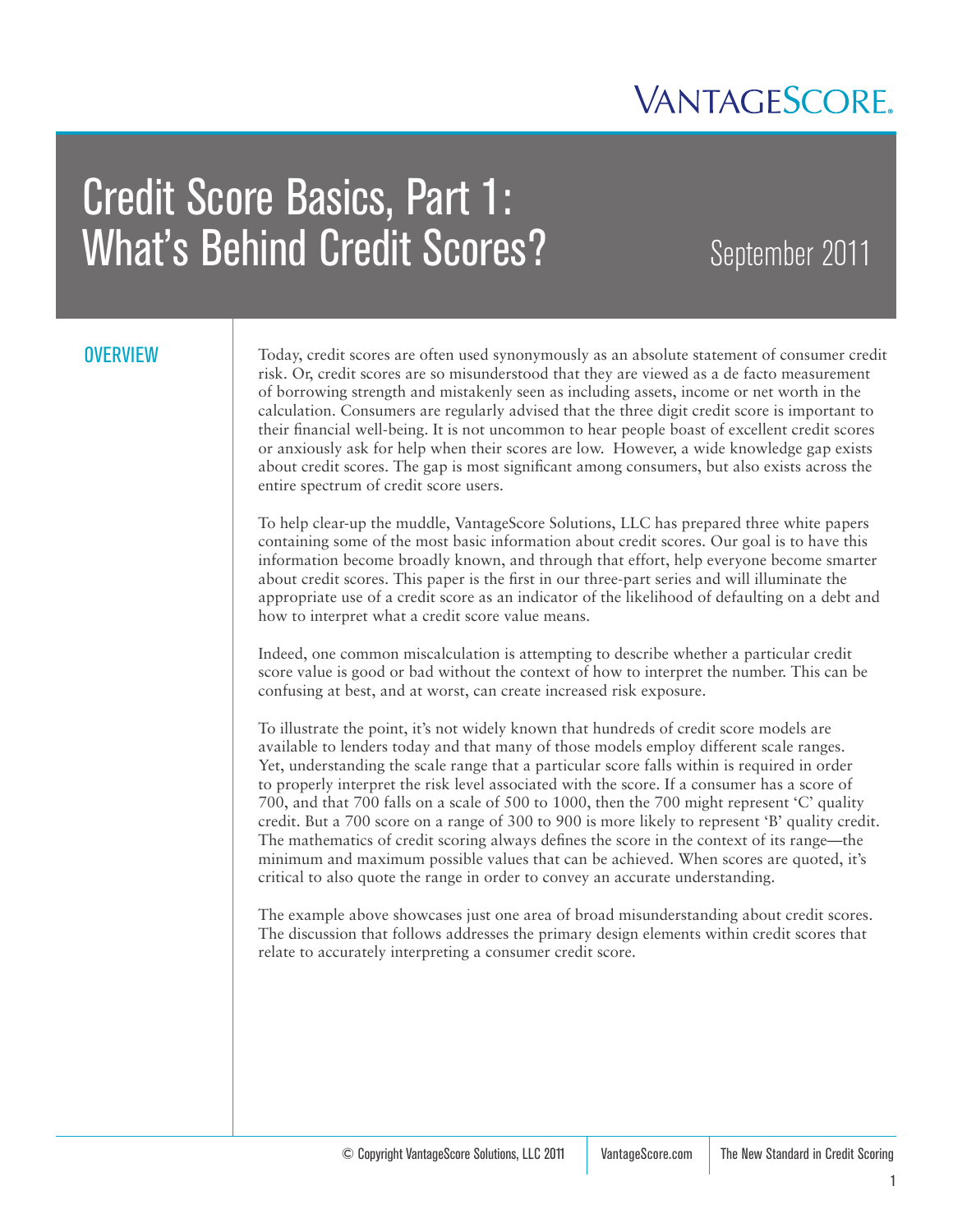- The three digit credit score value is a numerical representation of the likelihood that a consumer within a specific population will become 90 days or more past due on a debt obligation in a two-year timeframe. This is a level of risk referred to as "propensity to default."
- • Credit scores assess the risk of each individual within the context of the total risk for the entire population being scored.
	- » Credit scores are not an absolute statement of risk for an individual consumer, rather they state a consumers' risk in relation to other consumers.
- The level of risk associated with a specific score is based on the credit score model being used, the population being scored, specific lender products and timeframe at the point the scores are generated. Altering any of those factors will alter the risk level associated with a specific score value.

#### THE **RELATIONSHIP** BETWEEN CREDIT SCORES AND **CONSUMER** CREDIT RISK

A credit score is a numeric interpretation of a consumer's risk level relative to the risk of other consumers in the same population. In other words, it is the likelihood that the consumer will allow one debt to become 90 days or more delinquent, also known as "propensity to default" (PD). For example, if a score of 700 represents a PD of 5%, then the consumer has a 5% chance of becoming 90 days or more late on an account over a given time period, typically two years. The relationship between the score and PD is determined by apportioning the total risk for the entire population among each consumer in the population according to their credit management behavior. Consumers with good credit management behavior have a low propensity to default and a high credit score, and vice versa. It's important to note that the actual PD value at a specific score can vary based on a number of factors:

- The population being evaluated
- The product and lender mix
- The type of decision being made (acquisition versus account management)
- The time period when the consumer's score was calculated

#### FOR EXAMPLE

Let's assume that we have a population of just two consumers. One consumer has extremely strong credit management skills and is therefore high credit quality. The other consumer has very poor credit management skills and is very low credit quality. If the overall risk for the population is 50% then one half of the population (or one of the two consumers) is likely to default. Given their credit management profiles, the high credit quality consumer has a PD of less than one percent and consequently an extremely high credit score, say 990. (The full VantageScore® range is 501-990). The poor credit quality consumer has a PD of 99% which results in a credit score at the bottom of the range, say 510. Combining the individual PDs of both consumers results in the 50% default risk for the overall population. This same principle of "score to PD relationship" applies to most commercially available credit risk scores.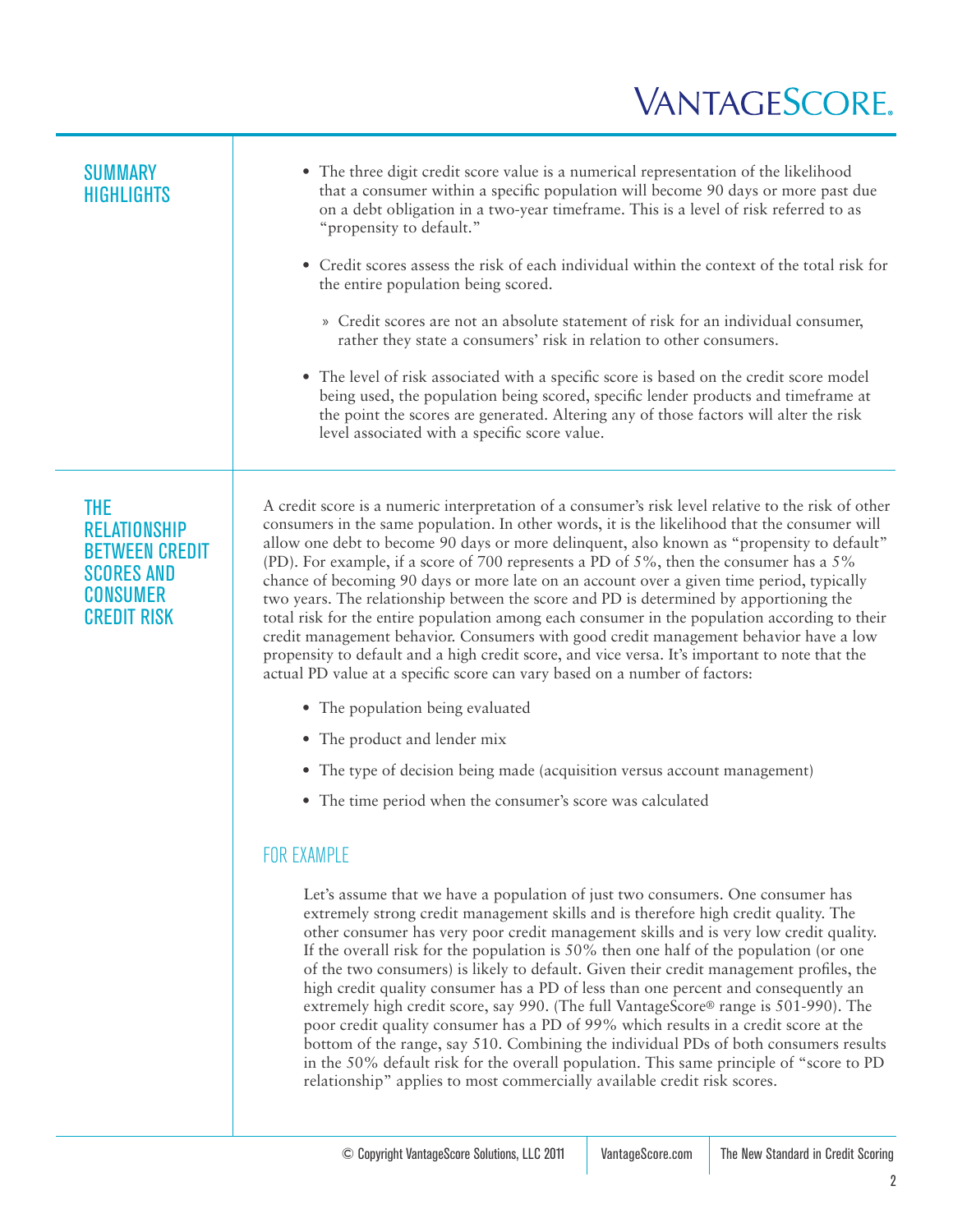#### THE RELATIONSHIP BETWEEN CREDIT SCORES AND CONSUMER CREDIT RISK (Cont.)

In the real world, most lender portfolios are comprised of millions of people that exhibit a broad variety of behaviors, resulting in a spectrum of PDs ranging from very low to very high. The scoring industry represents this information using *performance charts* (Figure 1– shown below), also known as odds charts. The performance chart evaluates and summarizes a population of consumers based on their probability to default. Typically, performance charts are produced annually and reflect consumer default levels occurring in the prior twoyear time period (e.g., 2008-2010 as of 2011).

For ease of interpretation and application, performance charts sort consumers in 20-point intervals from highest score to lowest score. The first interval includes the highest credit quality consumers. Therefore, based on the VantageScore scale of 501-990, consumers in the first interval are those whose scores fall between 971 and 990, inclusive. The second interval includes consumers with scores between 951 and 970, and so on.

#### FIGURE 1 **PERFORMANCE CHART**

|                 |                    | PROBABILITY OF DEFAULT |                   |
|-----------------|--------------------|------------------------|-------------------|
| <b>INTERVAL</b> | <b>SCORE RANGE</b> | <b>INTERVAL</b>        | <b>CUMULATIVE</b> |
| 1               | 971-990            | 0.15%                  | 0.15%             |
| $\overline{2}$  | 951-970            | 0.13%                  | 0.14%             |
| 3               | 931-950            | 0.14%                  | 0.14%             |
| 4               | 911-930            | 0.19%                  | 0.16%             |
| 5               | 891-910            | 0.19%                  | 0.17%             |
| ĥ               | 871-890            | 0.24%                  | 0.19%             |
| $\overline{1}$  | 851-870            | 0.38%                  | 0.24%             |
| 8               | 831-850            | 0.49%                  | 0.28%             |
| $\overline{9}$  | 811-830            | 0.80%                  | 0.35%             |
| .               | $\cdots$           | .                      | $\cdots$          |
| 21              | 571-590            | 26.25%                 | 4.47%             |
| 22              | 551-570            | 31.16%                 | 4.79%             |
| 23              | 531-550            | 36.84%                 | 5.02%             |
| 24              | 501-530            | 46.33%                 | 5.37%             |

For interval 1, consumers with scores between 971 and 990, the probability of default is 0.15%. For interval 24, consumers with scores between 501 and 530, the probability of default is 46.33%.

The cumulative probability of default reflects the total risk level as you move deeper into the population. For example, the total risk for consumers with scores between 571 and 990 is 4.47%. Said another way, 4.47% of the population with credit scores between 571 and 990 are likely to default.

VantageScore performance charts are released in Q3 each year and reflect probability of default levels for a two-year window, June to June.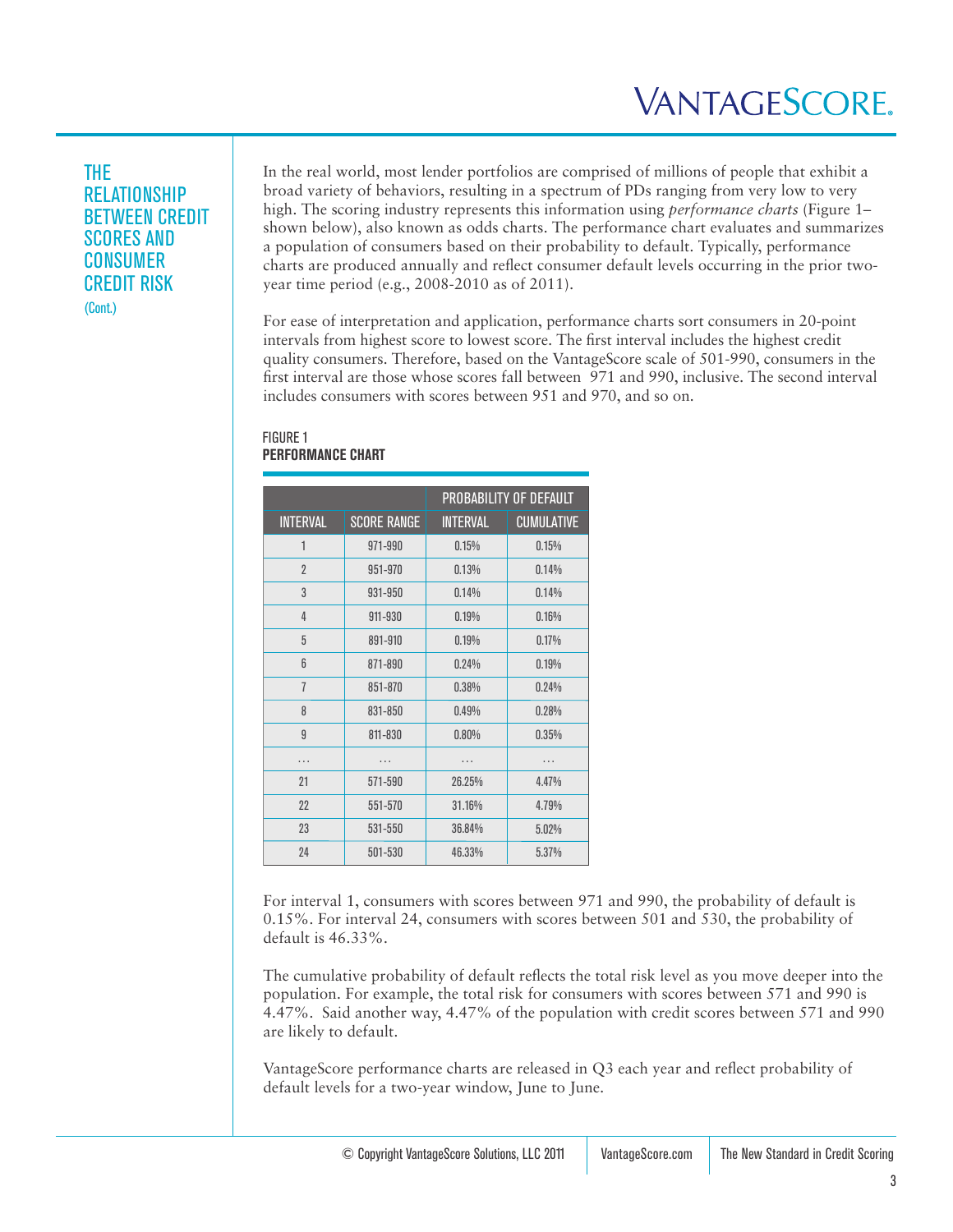#### HOW DO SCORE DESIGNERS PICK THE SCORE RANGE?

The underlying mathematics of credit scoring usually allows the designers to use the range they desire for the score. Typically, a range is selected to have enough span so that consumers are distributed across the full range in a manner allowing lenders to effectively slice the population into manageable sizes, reflecting the varying risk levels within the population. For example, a score range of 10 points (1 to 10), when applied to the U.S. population of 200 million consumers, results in tens of millions of consumers receiving the same score. Distributing the U.S. population across a range of just 10 points means that, on average, 20 million consumers receive the same score (200 million divided by 10), providing a lender with no meaningful risk differentiation and no real capability to segment the population. Conversely, a score range of one million points (1 to 1,000,000) results in just a few hundred consumers receiving a particular score, which can be equally cumbersome to manage as a segmentation tool. Generally, model designers have used a range that spans from 500 to 900 points in order to sufficiently disburse the consumer population. The VantageScore range spans 489 points since it is 501-990. Other models may use a similar breadth of range but could have a different starting point such as 100 or 300.

DOES THE "PROPENSITY TO DEFAULT" FOR A GIVEN SCORE IN A PERFORMANCE CHART ALWAYS REMAIN THE SAME "PROPENSITY TO DEFAULT" FOR ALL FUTURE TIMEFRAMES?

The score and "propensity to default" (PD) values seen on performance charts are calculated on a specific population of consumers based on their behavior using a specific suite of products from a specific suite of lenders during a recent and specific two-year timeframe. Generally, performance charts need to be updated annually to account for changed consumer behavior or new product offerings from lenders. For the relationship between the score and the PD for a given performance chart to remain the same in future two-year timeframes, the same population of consumers must exhibit essentially the same behavior, and lenders must offer products that remain essentially the same as those observed during the two-year timeframe used to build the initial performance chart. If the population remains the same but their behavior changes, as seen during the 2007-2009 recession, then the PD is likely to be different. Similarly, if the future population substantively changes in demographic composition, then the PD is also very likely to be different at each score value.

The graph in Figure 2 below demonstrates this point. The graph depicts PDs for six timeframes for consumers who have either real estate or bankcard loans. All consumers fall into the same credit score tier (731-750). The PD for each population is calculated as the percentage of these consumers who are in default on their loan. Varying levels of default propensity are observed.

#### *Why do these populations have different PDs within the same timeframe?*

Focusing on the 2003-2005 timeframe, consumers viewed their real estate loans as the first priority for payment. Therefore the overall default level for real estate loans was extremely low at that time, just 1.25% for **all consumers with a mortgage**. As a result of distributing that total risk across consumers based on their credit management behavior, the portion of U.S. consumers scoring 731 to 750 have a default level of 1.46%. Bankcards were viewed as having lower priority in the payment hierarchy by consumers, perhaps due to the consequences of defaulting on a bankcard being far less severe than defaulting on a mortgage. As a result, the default level for bankcard products **across the entire population**  in this same timeframe was much higher, 5.57%, and specifically was 4.14% for those consumers scoring 731 to 750.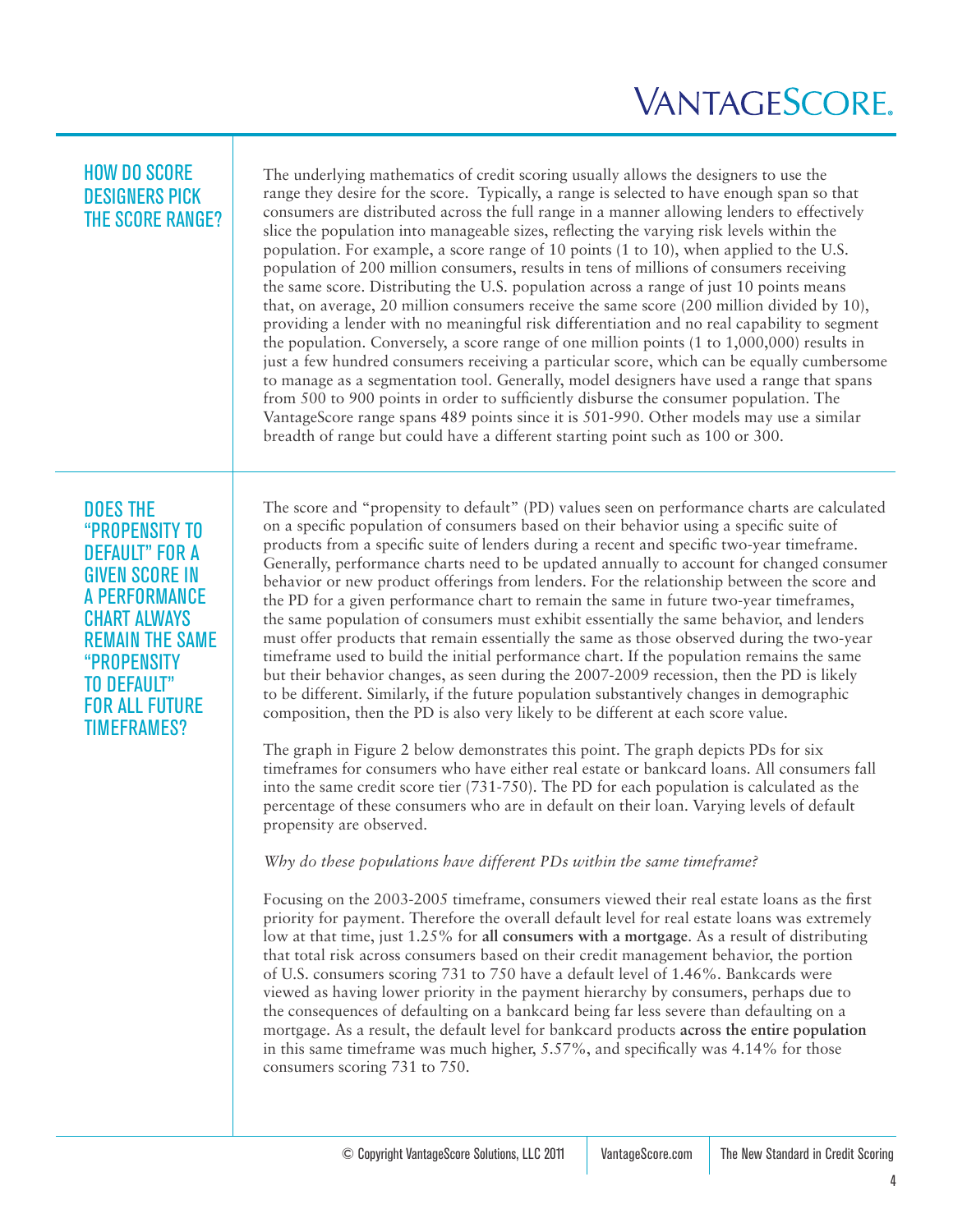#### DOES THE "PROPENSITY TO DEFAULT" FOR A GIVEN SCORE IN A PERFORMANCE CHART ALWAYS REMAIN THE SAME "PROPENSITY TO DEFAULT" FOR ALL FUTURE

This result demonstrates that default levels can vary by loan type based on consumer hierarchy of payments. Propensity to default values can also vary for many other reasons, such as the structure of the loan, lender strategy, regional variances or macroeconomic influences.

These two industry populations were again scored in the 2007-2009 timeframe. Even though consumers have the same score range (731-750), the PDs have dramatically increased for both populations, indicative of a widespread behavioral change as a result of the recession. In fact, default levels for consumers in this score range with real estate accounts increased by a factor of five to 7.97%.

FIGURE 2 **CONSUMERS WITH SCORE: 731—750**



Key insights to remember:

- Understand the range that the credit score is based upon.
- When considering whether the PD on a performance chart is a reasonable representation of the future consumer risk, determine whether the underlying population, product and lender mix is essentially the same with reasonably similar behaviors as the population used to generate the performance chart.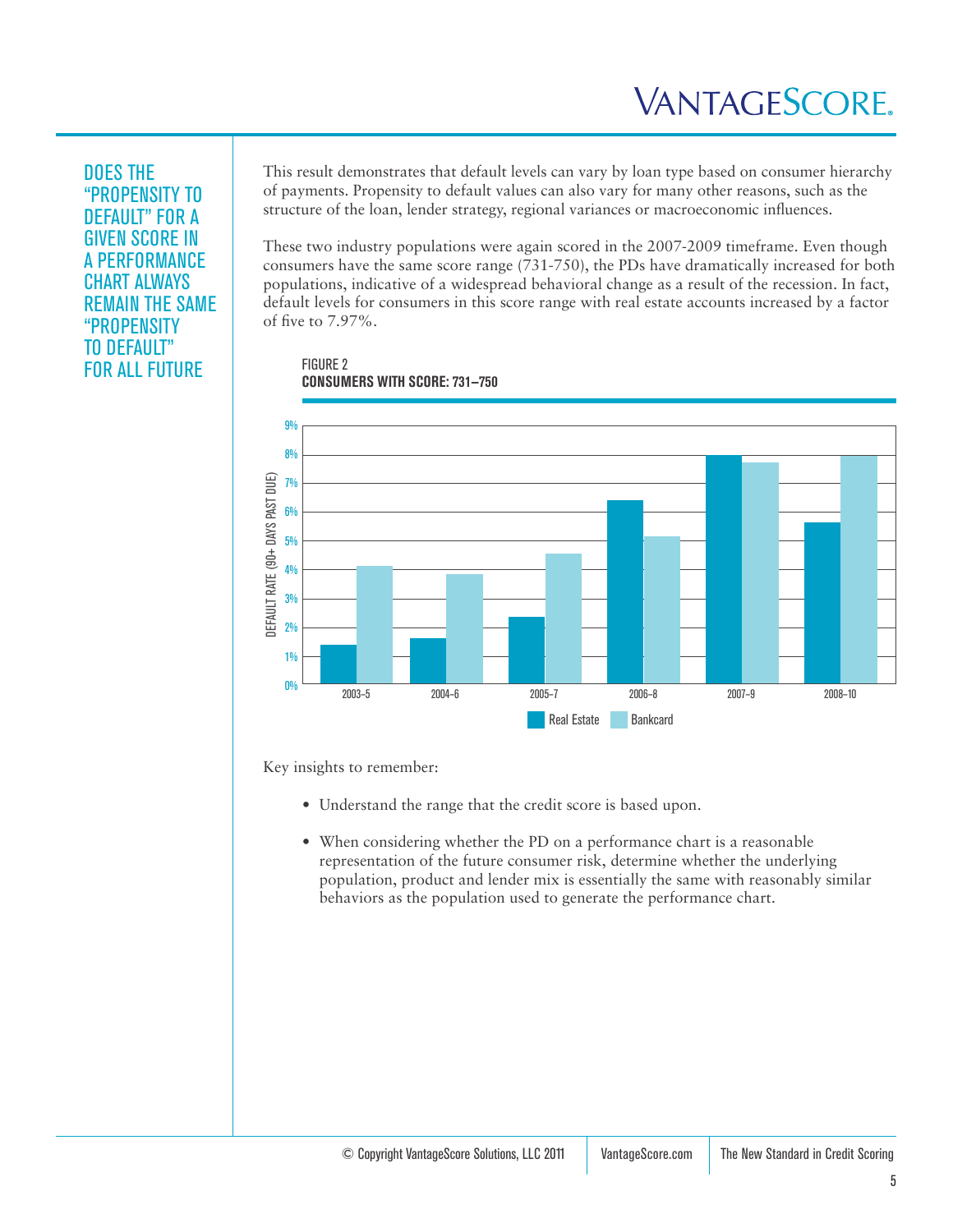#### ALTERNATIVE REPRESENTATIONS OF CREDIT SCORES

Two additional representations of credit scores began appearing in the mainstream dialogue in 2011. New risk-based pricing disclosure rules and changes to adverse action requirements mean lenders will inform consumers of their credit score when credit files and/or scores are used in a pricing decision for credit. Lenders will use one of the two following formats to explain how a consumer's credit score compares to the rest of the U.S. population from whichever credit reporting company supplied the credit score.

- 1. The bar graph below (Figure 3) represents the first option and presents the distribution of the U.S. population by credit score in six primary tiers, identified on the horizontal axis. A consumer with a score of 800, for example, can see that 25% of the scored U.S. population falls into the same tier, 14% of the U.S. population has a higher credit score than their tier (scoring 900-990) and 60% of the population scores in a lower tier  $(501 – 799)$ .
- 2. The second option is seen in Figure 4, where the same information is represented in a more granular form. A consumer with a score of 900 ranks higher than 85% of U.S. consumers.